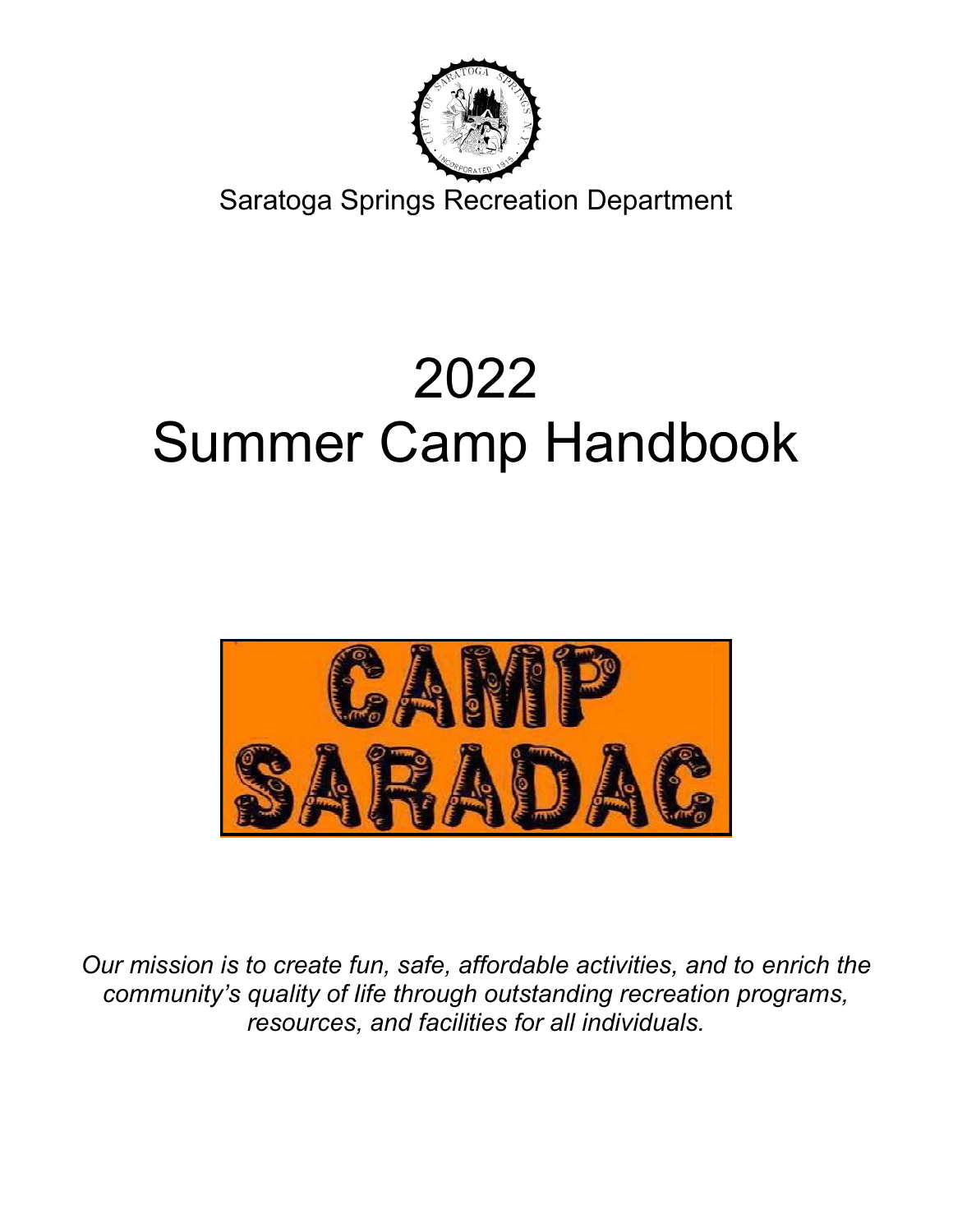# Welcome to Camp Saradac

CAMP SARADAC is a NYSDOH licensed summer day camp for children ages 5-12. For over 75 years, Camp Saradac has offered campers creative recreational & educational programs, intriguing arts & crafts, and memories that last a lifetime.

For the 2022 summer season, Camp Saradac will be offering two locations: Saratoga Springs Recreation Center on Vanderbilt Ave. and East Side Rec Park on Lake Ave. Families may choose the most convenient location for them. Each site offers indoor and outdoor spaces, an interactive splash pad, and playgrounds. Camp runs weekly Monday through Friday starting June 27 and ending August 19. (No July 4)

The before and after care program will only be offered at the Recreation Center location. Campers registered for before care may be dropped off at 7:30am and campers registered for after care may be picked up as late as 6:00pm.

Registration is on a first-come, first-serve basis. Visit our website at www.SaratogaRec.com

| Dates of Operation and Contact Information:  |                                                                       |                                      |                                               |  |  |  |  |  |  |
|----------------------------------------------|-----------------------------------------------------------------------|--------------------------------------|-----------------------------------------------|--|--|--|--|--|--|
| <b>Locations:</b>                            | Recreation Center, 15 Vanderbilt Ave. & East Side Rec., 226 Lake Ave. |                                      |                                               |  |  |  |  |  |  |
| Dates:                                       | Monday – Friday, June 27 - August 19                                  |                                      |                                               |  |  |  |  |  |  |
| Hours:                                       | East Side Rec.                                                        | $9:00$ am-4:30 pm                    | (drop off 8:45-9:00 am / pick up 4:30-4:45pm) |  |  |  |  |  |  |
|                                              | <b>Recreation Center</b>                                              | $9:00$ am-4:30 pm                    | (drop off 8:45-9:00 am / pick up 4:30-4:45pm) |  |  |  |  |  |  |
|                                              | Rec. Center Before Care                                               | 7:30 am – 9:00 am                    |                                               |  |  |  |  |  |  |
|                                              | Rec. Center After Care                                                | 4:30 pm $-6:00$ pm                   |                                               |  |  |  |  |  |  |
| 518-587-3550 x2300<br>Recreation Department: |                                                                       |                                      |                                               |  |  |  |  |  |  |
| Email:                                       |                                                                       | Recreservations@saratoga-springs.org |                                               |  |  |  |  |  |  |
| Website:                                     | www.SaratogaRec.com                                                   |                                      |                                               |  |  |  |  |  |  |

# 2. Registration:

Registration for this program may be done online, by mail, or in person. Registration is on a first come, first served basis.

Campers must submit immunization records prior to the first day. Fax immunization records to: 518-584-1748 Email immunizations records to: RecReservations@Saratoga-Springs.org

To receive the City Rate, campers must have a City Rec Card or show proof of residency **before** registration.

Registrations and payment for before and after care must be in advance. There are no per day or prorated prices.

# 3. Staffing:

One of the most important components of a good camp experience is the staff. We are very proud of our outstanding staff that provides leadership and experience. Staff members are carefully selected for their character, commitment to youth development, and skills. Each summer, our staff is trained in the areas of safety, programming, and medical to ensure the campers have the best possible experience. Our general ratio of counselors to campers is 1:12 for campers 7-12 years old and 1:8 for campers 5-6 years old.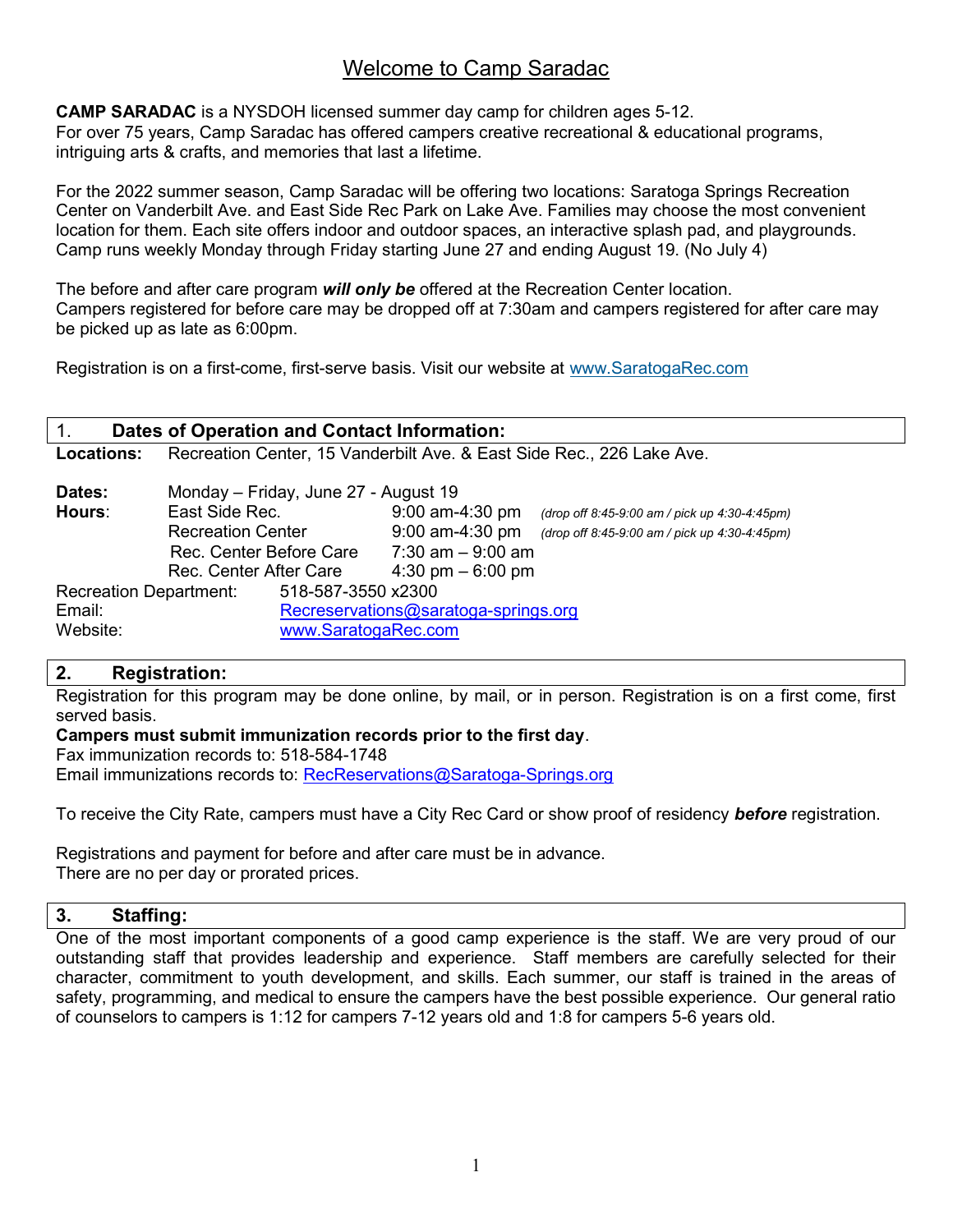# 4. Daily Schedule:

Weekly schedules will be provided. Should you need information about specific programs your child will be participating in, please speak with your counselor.

# Sample Daily Schedule

| $8:45 - 9:15$ am | Attendance/group gather 12:45-1:15pm Quiet Group Activities |                         |                                         |
|------------------|-------------------------------------------------------------|-------------------------|-----------------------------------------|
| 9:15-10:00am     | <b>Group Activities/Clinics</b>                             |                         | 1:15-3:15pm Theme Activities            |
| 10:00-10:30am    | Snack/Break                                                 | $3:15 - 4:00 \text{pm}$ | <b>Counselor/Group Planned Activity</b> |
| 10:30-12:00pm    | <b>Group Activities/Clinics</b>                             | 4:30-4:45pm             | Camper Pick Up                          |
| 12:00-12:45pm    | Lunch                                                       |                         |                                         |

# 5. On Site Visitors/Activities:

All trips are included in your camp fee. If you do not want your child to attend a specific trip, please let the staff know at least a week in advance. There will be no onsite care if your child cannot attend a field trip. You will receive a calendar by the beginning of camp outlining the trips your child will be going on.

Please have your child at camp NO LATER THAN 9:00a.m. The bus will leave as soon as possible so that your child may enjoy the trip. It is the parent/guardians responsibility to transport their camper to the field trip if they miss the bus. Each camp site will also host weekly visitors and activities.

# 6. What to Wear and Bring to Camp:

All items brought to Camp must be labeled with the campers first and last name. Camp Saradac is not responsible for the items your child brings to camp.

Each day campers should have: camp T-shirt, sneakers, socks, towel, sunscreen, healthy lunch, healthy snack, water, change of clothes (socks, undies).

#### Campers should not bring: Computers, electronic games, headphones, rollerblades, HEELYs, skateboards, or sandals/flip-flops. Campers with cell phones must leave them in their bags.

Campers will be provided one T-shirt at registration and additional T-shirts may be purchased for \$6.00 with cash or check (payable to Commissioner of Finance) only.

# 7. Lunch and Snack: NEW Lunch Program

Camp now offers a new free lunch program. Registration is not required but to ensure we have enough lunches please notify the Recreation Department if you plan to participate. Snacks are not provided with the lunch program. All campers not participating in the lunch program must provide their own lunch and snack. Please pack lunches with ice packs. We encourage families to pack a healthy snack and lunch to help keep your camper energized throughout the day. If camper does not have lunch in his/her possession for that day, the staff shall then notify the parents and provide lunch for the camper or request a lunch be brought.

# 8. Splash Pads

Please be sure that your child brings a swimsuit and towel regardless of the weather, as well as warm clothing, should the weather change. Also, please provide your child with socks and sneakers each day. Please do not send campers in sandals or flip-flops.

# 9. Sunscreen:

Sunscreen should be applied prior to arriving to camp. Campers should bring sunscreen each day so they can reapply. Camp staff will do sunscreen checks daily. If your child needs assistance with sunscreen you must provide camp a written note authorizing camp to apply sunscreen if you didn't authorize it at time of registration.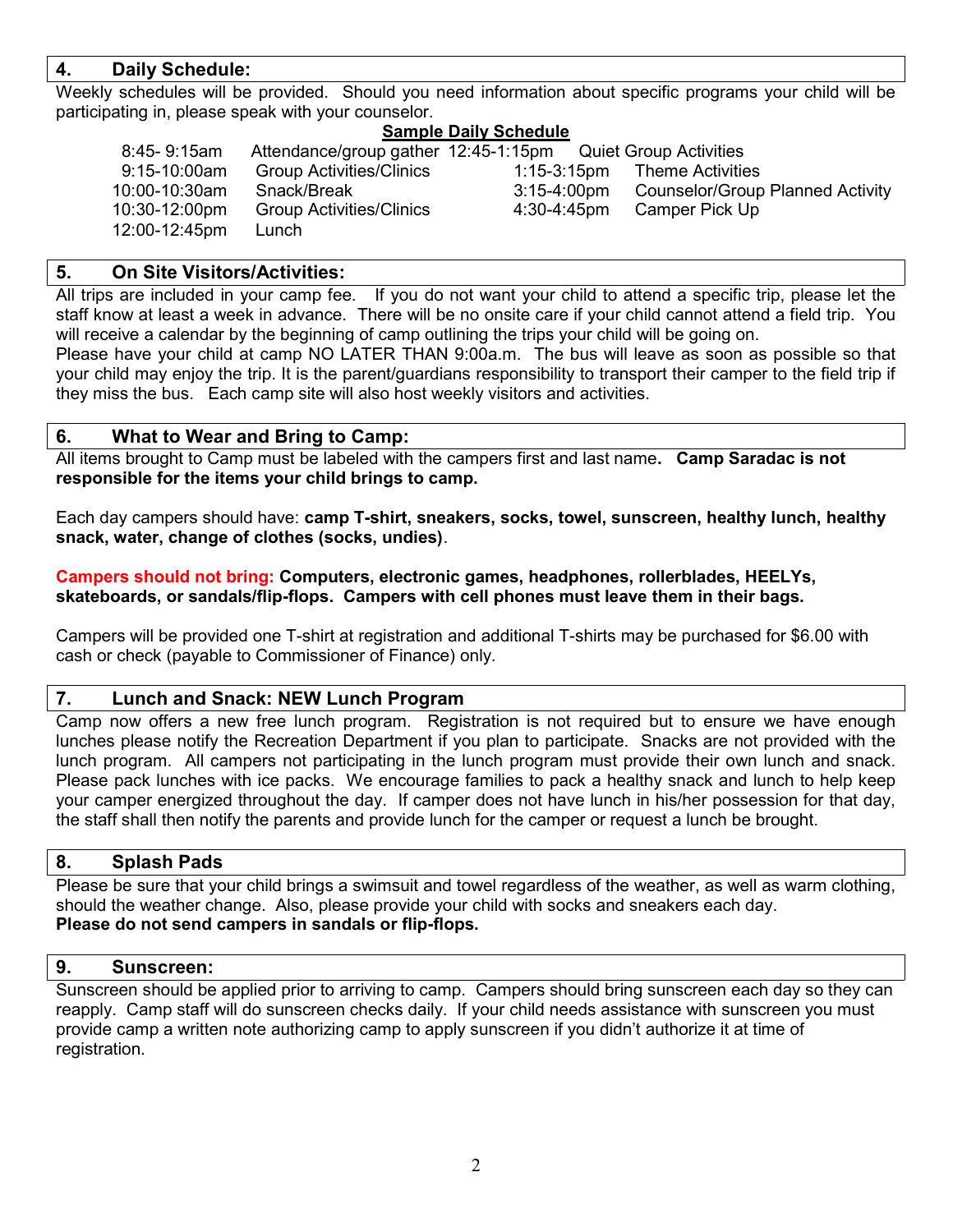# 10. Arrival and Pick Up:

- All Campers must be signed in and out each day.
- All drop offs and pickups for the Rec. Center will be done in the Recreation Center's back parking lot. East Side's location is TBD.
- Campers designated as walkers must sign themselves in and cannot sign out until 4:30pm at the Rec Center unless a written note from the parent is provided.
- Campers must be signed up for before and/or after care if they arrive early or picked up late.
- Please notify camp if your camper will be late and/or absent. It is beneficial to keep your child at home if they are sick so germs are not spread and your child has a chance to rest and get better. Communicable diseases or illnesses are not allowed in camp. Should your child contract any of these, please contact Camp. Any child found with any communicable illness will be sent home immediately.

# Drop Off Procedure:

- Drive to the designated drop off location.
- Be patient please!
- Pull up to sign that says "Drop Off"
	- $\circ$  Do not have campers exit the vehicle, until you are at the "Drop Off" sign
- Parents are to stay inside the vehicle at all times
- A staff member will walk over and check campers in
- Exit the parking lot by going around the circle and out
- Campers arriving late should be escorted by the parent to the lobby doors located near the parking lot.

# Pick Up Procedure:

- Drive to the designated pick up location.
- Be patient please!
- Pull up to the sign that says "Pick Up"
- Parents are to stay inside the vehicle at all times
	- A staff member will walk over and greet the parent and check the camper out
		- o Do not have campers enter the vehicle, until you are at the "Pick Up" sign
		- $\circ$  Only individuals listed on the Camper's Pickup Authorization Form may pick up. PHOTO IDs ARE REQUIRED AT PICKUP!
- Exit the parking lot by going around the circle and out
- Parents picking up a camper early should notify camp. Counselors will bring the camper to the lobby entrance door or parking lot to meet the parents.

# 11. Medication/Emergency Medical Assistance:

Campers must be able to self-medicate. All required medication should be listed on the camper's registration form. All medication will be stored with Camp and must have a Doctor's order, be labeled correctly, and be in their original container. Campers are not permitted to carry medication with them. Parents/Guardians are required to complete the MEDICAL INFORMATION SECTION on the Camp Saradac Registration form for every Camper registering. It is important to communicate any medical needs **prior** to camp with the Recreation Department.

# 12. Discipline:

We encourage parents to discuss appropriate behavior with the child prior to camp and during the program. Please review and complete the attached Recreation Behavior Agreement. Each child will be required to adhere to the following rules of play:

- 1. Keep hands, feet and objects to themselves.
- 2. Follow directions the first time they are given.
- 3. Use appropriate language.
- 4. Respect themselves, fellow campers, and camp staff. NO BULLYING
- 5. Stay with their playgroup at all times.